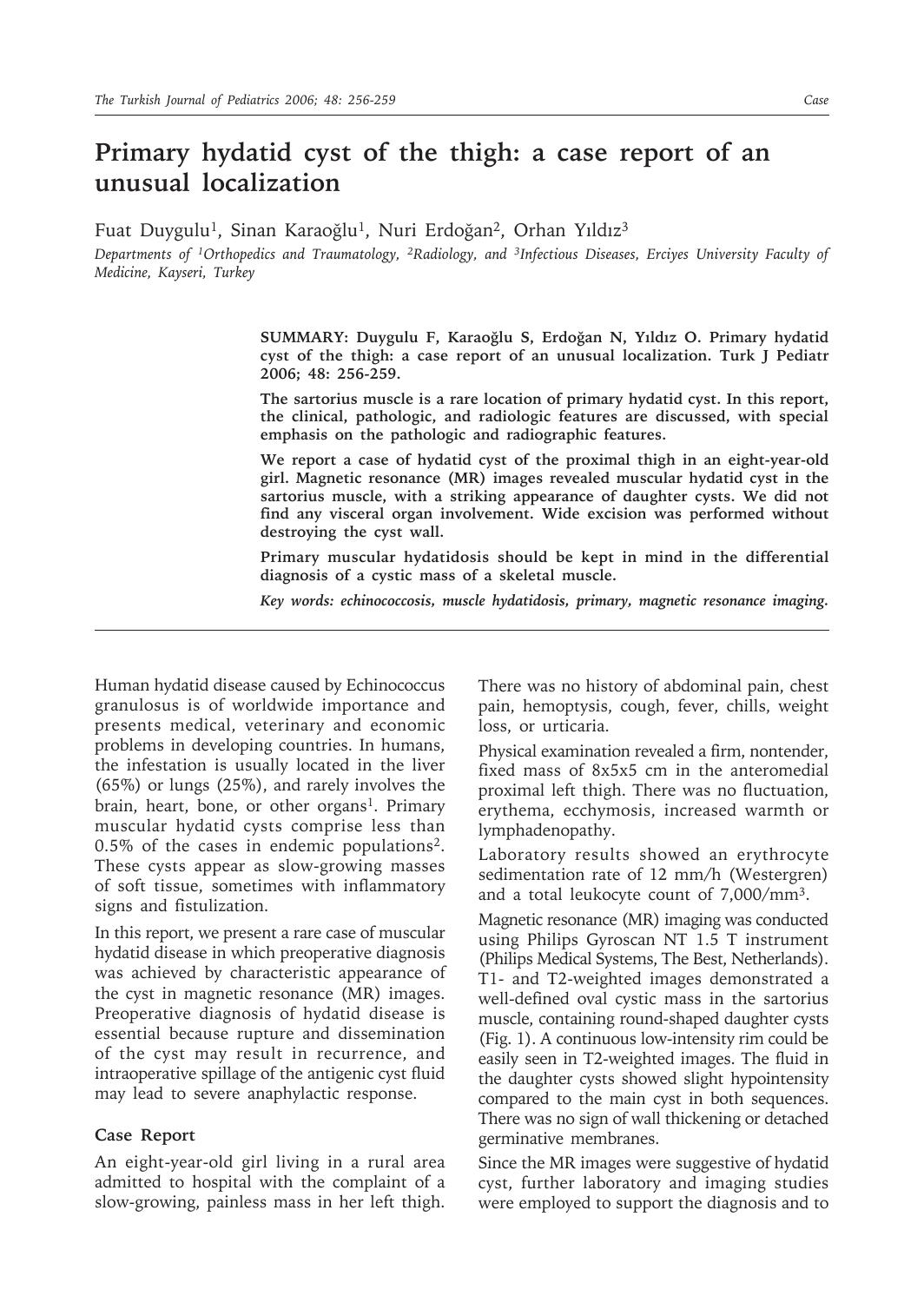

**Fig. 1.** T1-weighted (a) and T2-weighted (b) coronal magnetic resonance images show a well-defined cyst in the medial thigh containing daughter cysts.

detect the other sites of possible involvement. Skeletal survey radiographs, plain films of the chest, and abdominal ultrasound examination revealed no other lesions. There was a positive response to indirect hemagglutination test for hydatid disease.

Surgically, the mass was excised under general anesthesia with wide surgical margins without destroying the cyst wall, followed by irrigation with 3% hypertonic saline. Histological examination of the specimen revealed daughter cysts and fragments of the lamellar membrane of the hydatid cyst. Scoleces were also detected within the surgical specimen. No bacterial pathogen was cultivated in the cyst fluid.

Postoperative recovery was uneventful. An albendazole therapy, 200 mg twice daily, was given for six weeks. Thorough clinical, serological, radiological, and MR examinations did not reveal any recurrence or any other site of hydatid disease in the follow-up span of two years.

## **Discussion**

The majority of hydatid cysts cause no symptoms. The manifestation of symptoms depends on the location, size, and the pressure caused by the enlarging cyst. Hydatid cysts grow slowly, like benign tumors $3,4$ .

In muscular hydatidosis, the primary foci are generally thoracic or abdominal organs from which the dissemination occurs during the primary surgery. Primary skeletal muscle hydatidosis without involvement of the thoracic and abdominal organs is extremely rare. However, cases involving the muscles of the vastus lateralis<sup>5</sup>, supraspinatus<sup>6</sup>, biceps brachii<sup>7</sup>, pectoralis major<sup>8</sup>, gracilis<sup>9</sup> and quadriceps<sup>10</sup> have been reported in the literature. The muscle is considered an unfavorable site for hydatidosis because of its high lactic acid level7.

This report presents a very unusual case of primary intramuscular infestation of Echinococcus granulosus. There have been only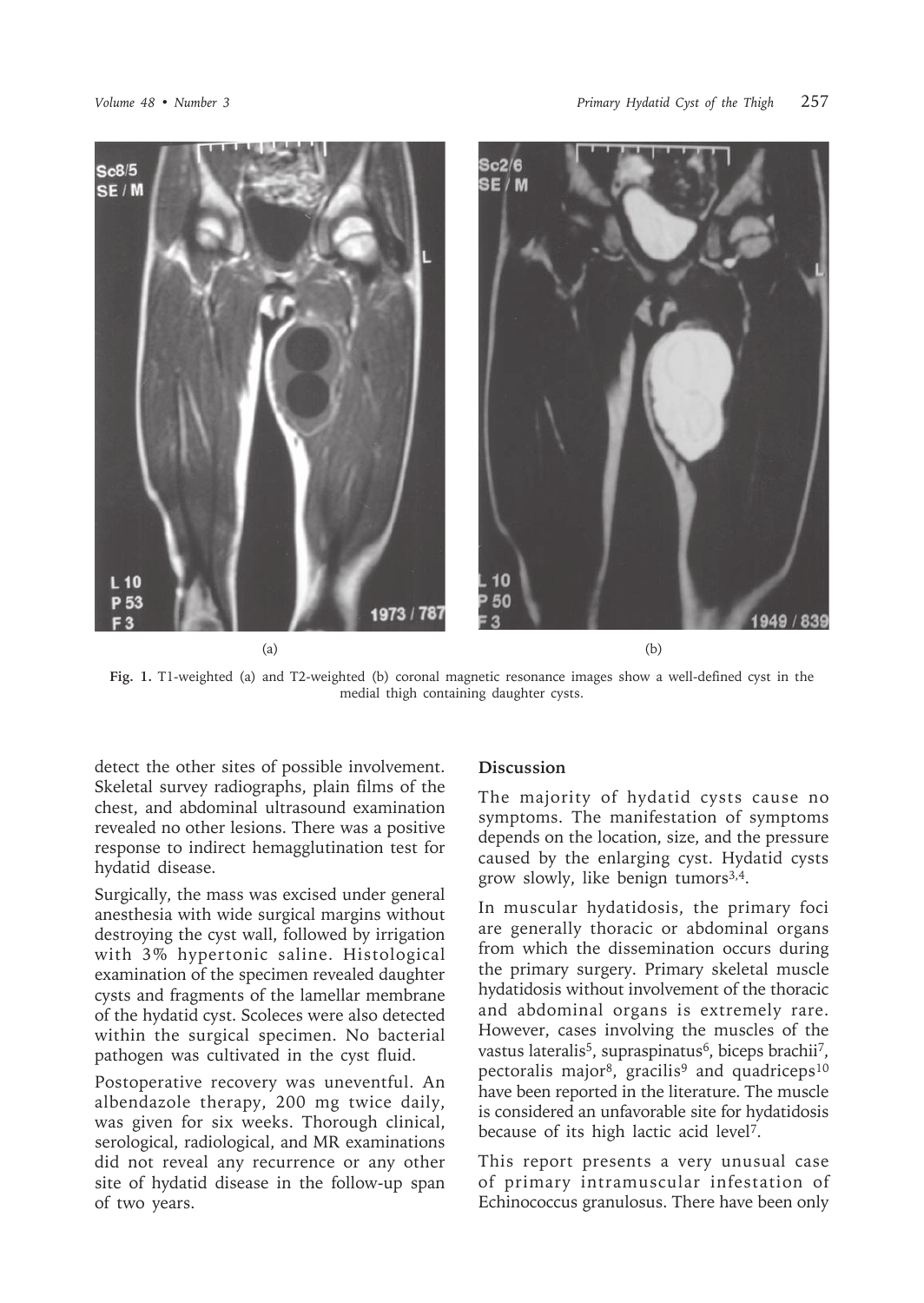258 *Duygulu F, et al The Turkish Journal of Pediatrics • July - September 2006*

two cases reported as primary intramuscular hydatidosis of the sartorius muscle in the literature<sup>11,12</sup>.

Given its relative rarity, the diagnosis of soft tissue hydatid cysts requires a high index of suspicion. A preoperative radiological work-up may reveal the characteristic features of a hydatid cyst; radiological findings range from purely cystic lesion to a completely solid appearance<sup>13</sup>. A continuous low-intensity rim with a maximum thickness of 4-5 mm, multicystic appearance, a homogeneous signal intensity of the cystic fluid and presence of daughter cysts are the most characteristic MR imaging findings<sup>14</sup>. The detachment of the germinative membrane from pericyst (water-lily sign) is considered to be pathognomonic<sup>11</sup>. MR imaging is capable of adequately demonstrating these features and is useful in monitoring the response to treatment. MR imaging can also assist in defining treatment strategy, by showing extent and location of the lesion. Computerized tomography (CT) has been used in the diagnosis of subcutaneous hydatidosis15, but MR imaging is superior to CT in the definitive radiological diagnosis of subcutaneous and muscular hydatidosis<sup>11,14</sup>.

Since the disease is generally located in other parts of the body, primarily in hepatic or pulmonary regions, the patients with echinococcosis must undergo a thorough systemic examination<sup>16-18</sup>. A chest radiograph, ultrasonography of the abdomen, and bone X-rays did not reveal any additional lesions in our patient. Indirect hemagglutination test result was positive for hydatid cyst; however, due to the high rate of false-positive and negative results, serological tests including indirect hemagglutination, latex agglutination, enzyme-linked immunosorbent assay and immunoelectrophoresis are controversial in the initial diagnosis of hydatid disease.

Surgery is the most effective way to treat hydatid cysts. Typically, medical treatment alone is not effective in hydatid disease<sup>19,20</sup>. Complete surgical resection plus medical therapy is the preferred treatment for isolated echinococcosis. Rupture or spillage of cysts should be avoided to prevent local or distant dissemination and immediate anaphylaxis<sup>9,18,21</sup>.

In conclusion, hydatid cyst with origin in the sartorius muscle is a rare entity with important surgical implications. It must be kept in mind in the differential diagnosis of a slow-growing soft tissue mass of the extremities, especially in regions where this zoonosis is endemic. The characteristic radiological findings may help in preoperative diagnosis of the disease.

## **Acknowledgement**

We thank the patient/relatives for giving their consent for publication of the patient's details.

## **REFERENCES**

- 1. Amr SS, Amr ZS, Jitawi S, Annab H. Hydatosis in Jordan: an epidemiological study of 306 cases. Ann Trop Med Parasitol 1994; 88: 623-627.
- 2. Gil I, Miguelena JM, Sousa R, et al. Giant hydatid disease of the leg. Br J Surg 1995; 82: 118.
- 3. Onerci M, Turan E, Ruacan S. Submandibular hydatid cyst. J Craniomaxillofac Surg 1991; 19: 359–361.
- 4. Sahni JK, Jain M, Bajaj Y, Kumar V, Jain A. Submandibular hydatid cyst caused by Echinococcus oligarthus. J Laryngol Otol 2000; 114: 473–476.
- 5. Kocakusak A, Koyuncu A, Arıkan S, Senturk O. Primary hydatid cyst of vastus lateralis muscle. Acta Chir Belg 2004; 104: 471-472.
- 6. Tatari H, Baran O, Șanlıdağ T, et al. Primary intramuscular hydatidosis of supraspinatus muscle. Arch Orthop Trauma Surg 2001; 121: 93–94.
- 7. Duncan GJ, Tooke SM. Echinococcus infestation of the biceps brachii. Clin Orthop 1990; 261: 247–250.
- 8. Abdel-Khaliq RA, Othman Y. Hydatid cyst of pectoralis muscle. Case report and note on surgical management of muscle echinococcosis. Acta Chir Scand 1986; 152: 469-471.
- 9. Keskin D, Ezirmik N, Karsan O, Gursan N. Primary hydatidosis of the gracilis muscle in a girl. J Int Med Res 2002; 30: 449-451.
- 10. Ozkoc G, Akpınar S, Hersekli MA, Ozalay M, Tandoğan RN. Primary hydatid disease of the quadriceps muscle: a rare localization. Arch Orthop Trauma Surg 2003; 123: 314-316.
- 11. Comert RB, Aydingoz U, Ucaner A, Arikan M. Waterlily sign on MR imaging of primary intramuscular hydatidosis of sartorius muscle. Skeletal Radiol 2003; 32: 420-423.
- 12. Rask MR, Lattig GJ. Primary intramuscular hydatidosis of the sartorius. Report of a case. J Bone Joint Surg Am 1970; 52: 582-584.
- 13. Polat P, Kantarci M, Alper F, Suma S, Koruyucu MB, Okur A. Hydatid disease from head to toe. Radiographics 2003; 23: 475-494.
- 14. Marani SD, Canossi GC, Nicoli FA, Alberti GP, Monni SG, Casolo PM. Hydatid disease: MR imaging study. Radiology 1990; 175: 701-706.
- 15. Orhan Z, Kara H, Tuzuner T, Sencan I, Alper M. Primary subcutaneous cyst hydatic disease in proximal thigh: an unusual localisation: a case report. BMC Musculoskelet Disord 2003; 4: 25.